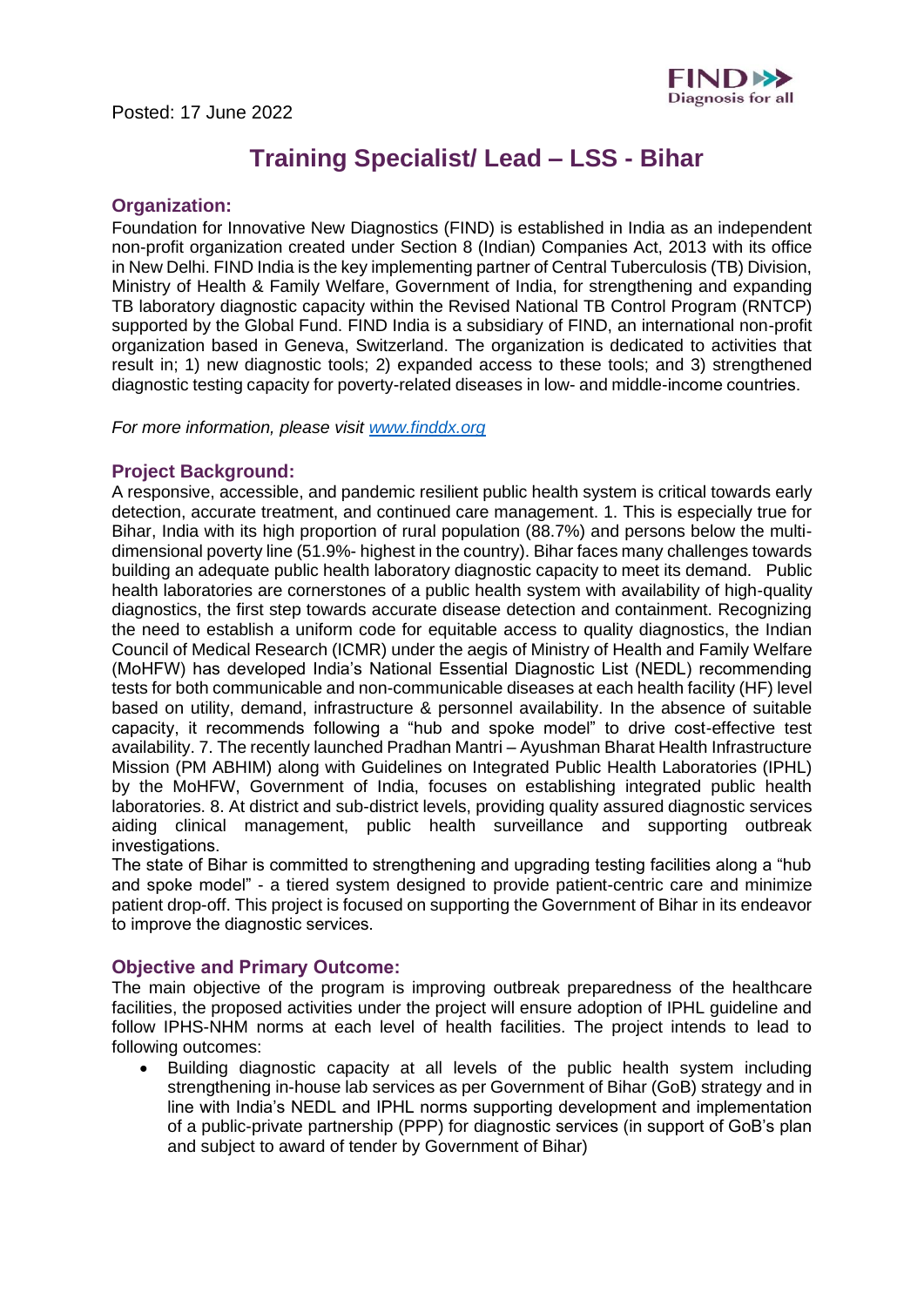

# Posted: 17 June 2022

- Strengthening quality diagnosis across tiers by building and implementing a quality management system (QMS) with continued mentoring mechanism
- Building sustainable laboratory capacity towards disease surveillance (focusing on febrile illnesses) through capacity building.

## **Location:** Patna, Bihar

## **Job description:**

The Training Lead will work closely with the senior management and project team at FIND, as well as the State officials and other stakeholders. The specific activities & responsibilities will include but not be limited to:

- Review existing content for online and onsite/ assisted trainings including technical modules, trainer scripts, SOP to customized and update the content as required.
- Create (along with Team Lead/Microbiologist) a training calendar and ensure adherence of trainings as per schedule with modification/ course- corrections as required, in discussion with donor and State.
- Create new content and modules for training as required, in collaboration with the project team.
- Coordinate with identified sites health facilities of Bihar and identify participants for training and capacity building.
- Communicate and coordinate with sites/ districts and project team to organize and coordinate training, workshops, and dissemination meetings.
- Coordinate with the Team Lead to organize on-site/assisted trainings in coordination with the experts/resource persons, identified labs and other stakeholders.
- Ensure that the project capacity building activities are conducted as per the workplan.
- Assess the effectiveness of training, plan training evaluation and identify relevant indicators for the same.
- Compilation and analysis of data related to various training and support the preparation of the periodic reports.
- Ensure that the activities are conducted.
- Any other task assigned time to time.

### **Qualification and experience required:**

• Ph.D in Microbiology/Health systems/ Public Health/ related subjects, with minimum 03 years of experience in Public Health Programs.

OR

- M.Sc. with specialization in Life sciences with minimum 05 years of experience of leading trainings under public health programs.
- Diploma/certificate course in public health, health systems or related subjects will be preferred.
- Prior experience of creating contents and leading trainings for lab personnel is strongly preferred.
- Well familiar with public health programs in India.
- Good coordination skills.
- Good oral and written communication skills.
- Strong team orientation.
- Ability to work independently, with minimum hand holding and supervision.
- Good computer knowledge (Ms Office- Excel and Word).
- Energetic, resilient, and passionate.
- Professional, mature, and confident.